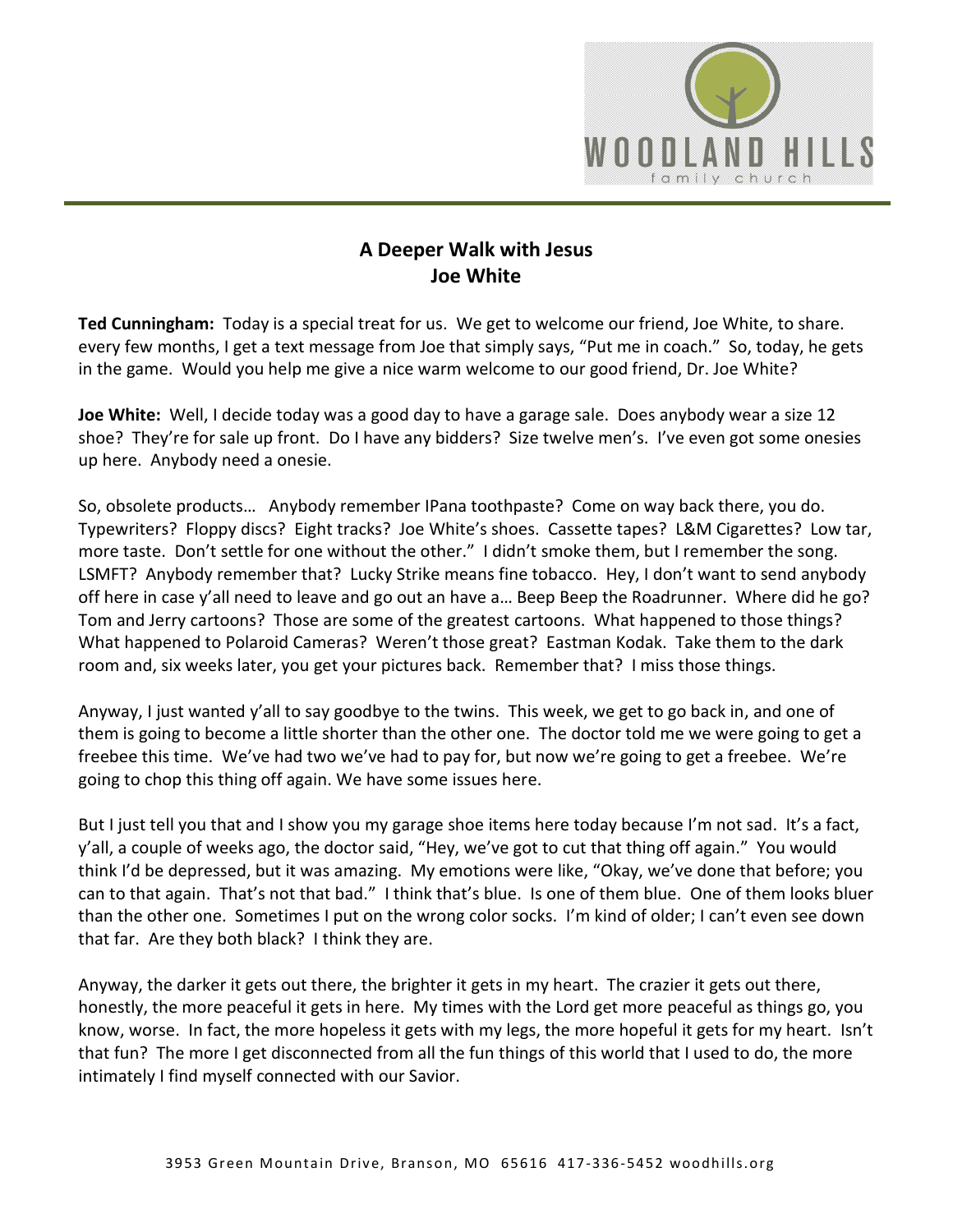I thought I would just touch on that a little bit this morning. What does it mean to have a deeper walk with Jesus? Some of y'all understand that, for some of y'all, it seems mysterious. I was looking, Katie, at that beautiful little bumper video of all those beautiful pathways, all those beautiful little roadways that y'all had pictures of. That was beautiful, Katie. Today I want to just maybe ease down one of those pathways with y'all. I call it the pathway to intimacy.

A friend of mine called me this morning. A dear friend who is now walking with the Savior, a fine young athlete, a brilliant young man, a young man from Denver named Randy Robinson. Randy was a really great facial surgeon. His job was to travel around the world and rebuild faces for children with deformed faces. And in third world countries over in China and over in Viet Nam and other places around the world. He would rebuild faces in children. He'd take these grossly distorted faces and turn them into beautiful, smiling faces.

Randy called me the other day almost as if to say good-bye. He may not die, but he's in stage 4 liver cancer and on his way to New York to do a very, very difficult surgery that only one doctor in the nation would do. Randy talked about his intimacy with Christ. He said, "Joe, I feel like Bartimaeus in Chapter 10:49, where blind Bartimaeus is called down by the disciples and they said, "Rise up. He's calling your name." Randy said, "I feel like he's calling my name right now." He said, "Now, in my pain and in my suffering is when I get to be one-on-one with Jesus."

I was texting last week with Chris Bennett. His little wife, Julie, sweet precious, big smiling face Julie, now in her second time to shave her head and her second time to go bald. In her second time to go through horrible, horrible, difficult rounds of chemo therapy. And this time for the double mastectomy. Julie was talking about how intimate her walk is. She said, "You know, now, in these days with Jesus…" As all of her little, beautiful children look up to her and her husband loves her and all of the things of this world are around her, and now in stage 4 reoccurring breast cancer, she talked about it is now in the trenches. She said, "The wars goes on around me. God has me laying in the trenches in the peace of the battle, and when the war ends, I'll come out of the trenches and I'll be a better person. I'll be closer to Jesus than I was before the war started."

Lest you think intimacy is reserved for the meek and the lonely and the faint of heart… In a conversation this week with the toughest man I know, Mike Singletary, the fifth toughest player in NFL history, according to some. This guy had made 1,488 tackles, with ten times in the pro bowl. They called him Samurai Mike because of the way he cut running backs in half. Mike, with his five daughters and two sons who adore their daddy, tough on the football field, but intimately sweet off the football field. Mike said, "The more I trust Jesus, the more intimately I walk with Jesus…"

Would you think intimacy would come out of the mouth of someone like that? He talked about the Superbowl. When he led the Chicago Bears to the victory over the New England Patriots… He talked about beating the Patriots in the Superbowl and he said, "Joe, as the confetti was falling around me, I had no intimacy with Christ, because I there realized as the trophy was given and I kissed the trophy, I realized I hadn't forgiven my dad." He said, "I was the most miserable and the loneliest I had ever been in my life because I had no intimacy with Christ because I hadn't forgiven my dad."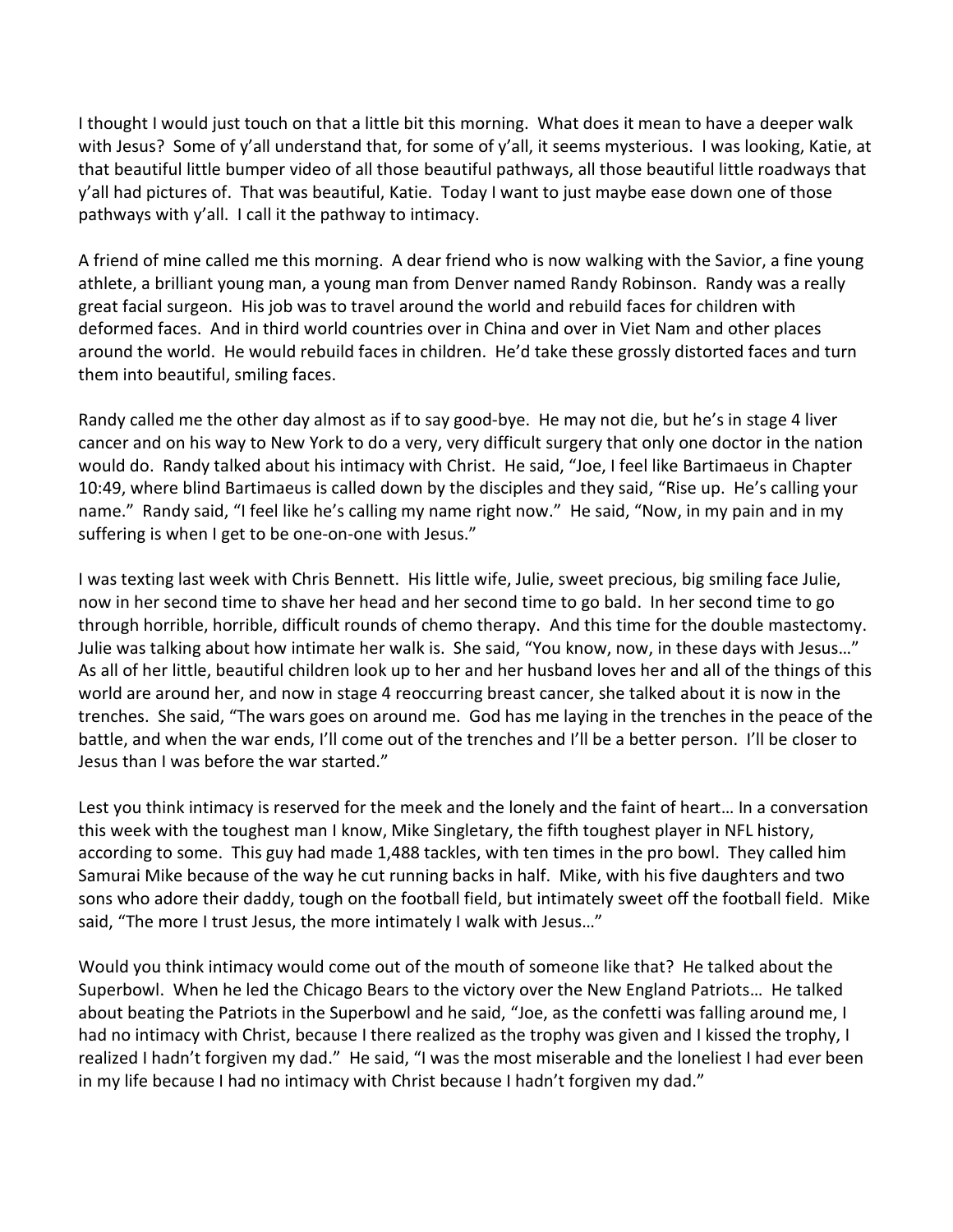Men and women, I will tell you women love intimacy, but, ladies, underneath the crust, underneath the silver armor for us men, there is not a man alive who doesn't crave intimacy, especially if it's hidden with the Savior. I have hugged convicts. I've hugged murders. I've hugged Green Berets. I've hugged Navy Seals. I've hugged Special Ops. I've hugged gang members. I've hugged motorcycle gangs at the events I've done over the years where all these men would show up from all parts of the society of the United States of America. They would come up to the cross and they would just dive into my arms, wanting to be hugged because so many of these men had missed intimacy in their childhood and they had never been hugged before. And there at the cross, they would find intimacy with Jesus.

I remember this Green Beret came back from Iraq. He had been shot up by friendly fire of all things. He took his purple heart, and I remember hugging this man. He was like hugging steel. This guy had been in the heat of the battle and there, as a purple heart recipient, took his purple heart and he pinned it on my shirt. I'll never forget it as long as I live. He found intimacy with his savior there at the cross. He wanted a hug to prove it.

Going deep in football is the corner route. It's the deep post for the deep pass. Going deep in scuba diving is going down 70, 80, 90 feet deep in the coral reefs where all the little green eel come out and all the angel fish swim and all the little barnacles live and the manta rays swimming casually by. And the little sharks peeping out from behind the rocks. It's a beautiful sight going deep in scuba diving.

Going deep in a dental chair is a bad day at the dental office. But going deep with Jesus is the greatest treasure of a man or woman's life. What is it about intimacy with Jesus and why is it so important? Intimacy with Jesus turns the Bible into a love letter. If you find the Bible a daily duty, if you find the Bible something you have to do just before you go to bed or just when you wake up in the morning, maybe to please somebody in your family or to please your spouse or to check off some list somewhere…

Intimately walking with Jesus makes that Bible the sweetest love letter. You can't wait to memorize another passage from David's psalms. You know it was David that said, in Psalms 149: 47, "I love, I delight, I cherish your commandments O God." Yall, David was William Wallace on steroids. I'm talking about the guy who took on the giant with a slingshot. I'm talking about the guy who looked at the giant and said, "You come to me with javelin and sword and spear, but I come to you (he was about 5'6" facing this 9' guy) in the name of the godly armies, Israel, whom you taunt. He said, "God's going to deliver you into my hands and I'm going to cut off your head." Can you imagine that? "And I'm going to feed the armies, dead philistine soldiers, to the birds of the sky and the beast of the field." This was the guy who killed thousands of philistine soldiers with his bear hands and this was the guy, like Mike Singletary, who said, "I love my tenderness with God. I love my intimacy."

The Bible becomes a love letter when you walk in intimacy with Christ. And when you walk intimately with the Savior, the relationships in your life that matter the most will become uninterrupted, unhampered throughout your lifetime. These men that I counsel who get bored with their wives and bored with their children and bored with their jobs and bored with the beauty of being 45, 46, 47, 48, 49 years old. Instead of running from their family, when they find intimacy with Christ, they begin to cling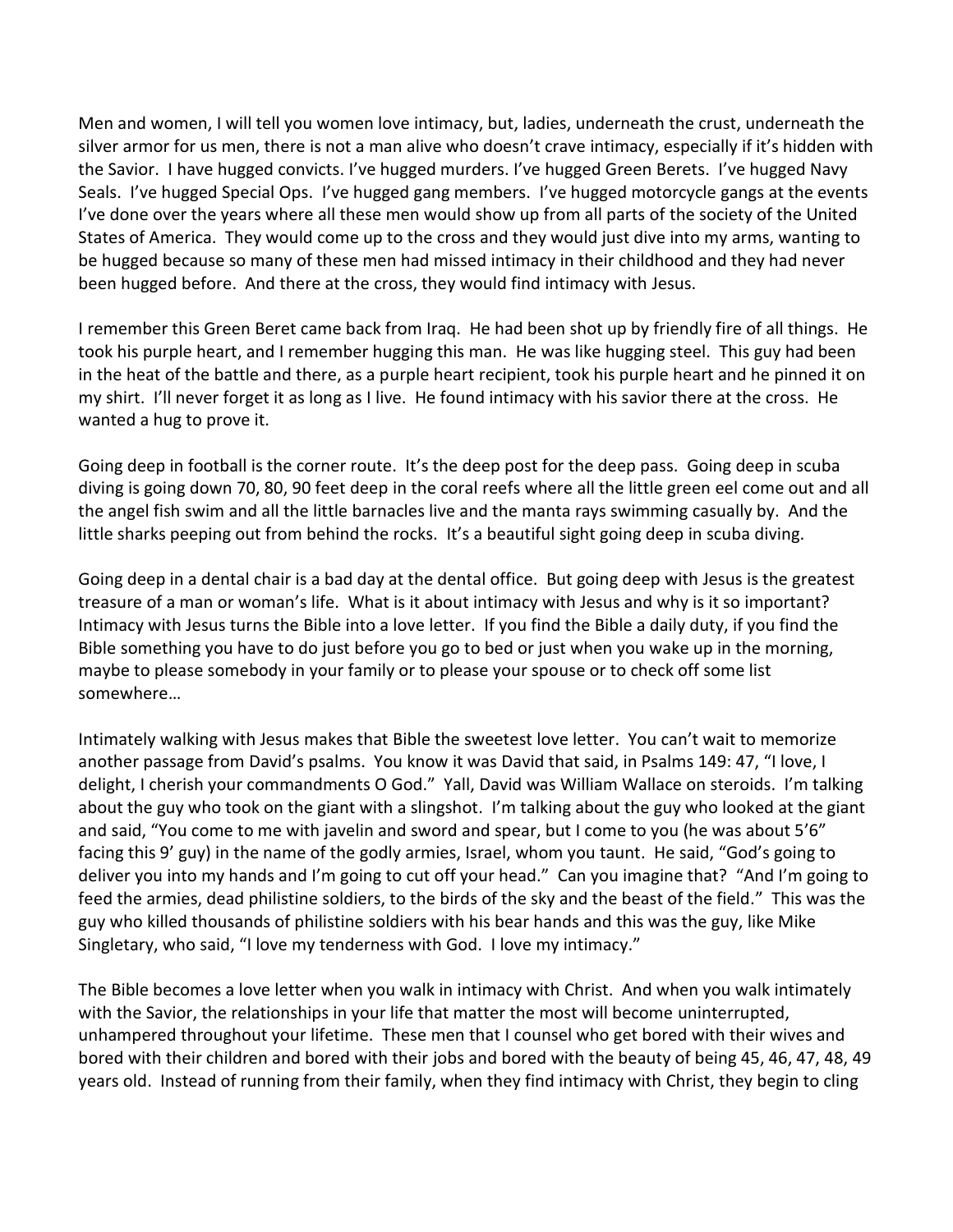to their wife and their children and live the best days of their life in their 50s, 60s, 70s and maybe in their 80s.

It's intimacy, men and women, that solves the problems of the hurt of your childhood. Those of you who brought a father wound into your adult life, those of you who brought a wound from a previous marriage or a previous broken relationship into your adult life, it's intimacy that heals. It's intimacy that takes away the anger of the hurt of childhood or broken relationships. It's intimacy that brings emotional stability. It's intimacy that takes away the worry and the fear of cancer and the fear of growing old and the fear of being hurt. It's intimacy that puts a spring in your step even when you don't have a step to step in.

I will tell you, folks, it is true; my wife bears witness that it's true. It's intimacy that makes you identify with one of the most interesting characters in all of scripture. If I could take you down a little pathway of intimacy, I want to introduce you to somebody. You've heard about him before. You've read about him before. In fact, you've read his biography before. He's a little-known character, but if a picture is worth a thousand words… See if you can find this character in this little video clip. It was put together by one Roma Downey and one Mark Burnett, who made a visit to Kanakuk one day to show this little clip to us. I was fascinated by the artwork. One of the characters you will recognize. See if you recognize the other and see if you see yourself in the face of this insignificant character of history.

## [video plays]

**Joe White:** So, to the man I'm speaking to who didn't grow up getting hugged, to the woman I'm speaking to who has had her heart shattered before... And in that shattering of your heart, it's come maybe a little bit hard. To the guy out there who has never really known what it means to have an intimate relationship with the Savior, I want to tell you something today. God loves the Matthew inside of you. There's a Matthew inside of every man. I've discovered that around this country.

There's a Matthew inside of every woman. God loves the meekness inside of you. He loves the brokenness inside of you. He loves the integrity that resides way down deep in your heart. Yeah, the Pharisee, the other guy, sometimes we pretend like we're the Pharisee. "I've got this thing, God. I know what I'm doing. God, you can go along with me in my plans. God, Sunday morning is for you, but the rest of the week, that's my time." Not that man, but the Matthew inside of you, God loves that man.

Then I want to take you to the same group of faces a little bit later in Jesus' life, a different moment in Jesus' life, and I want you to look for another face. You're going to recognize Peter, you're going to recognize Thomas, you're probably going to recognize Judas, and you'll recognize Jesus. But I want you to look for another face and see if you see yourself in another face in this next little clip from the same movie.

## [video plays]

**Joe White:** Did you see him? Did you see his face? John. Do you recognize yourself in that face? See if this song melts into your heart the way it does mine every time I hear it.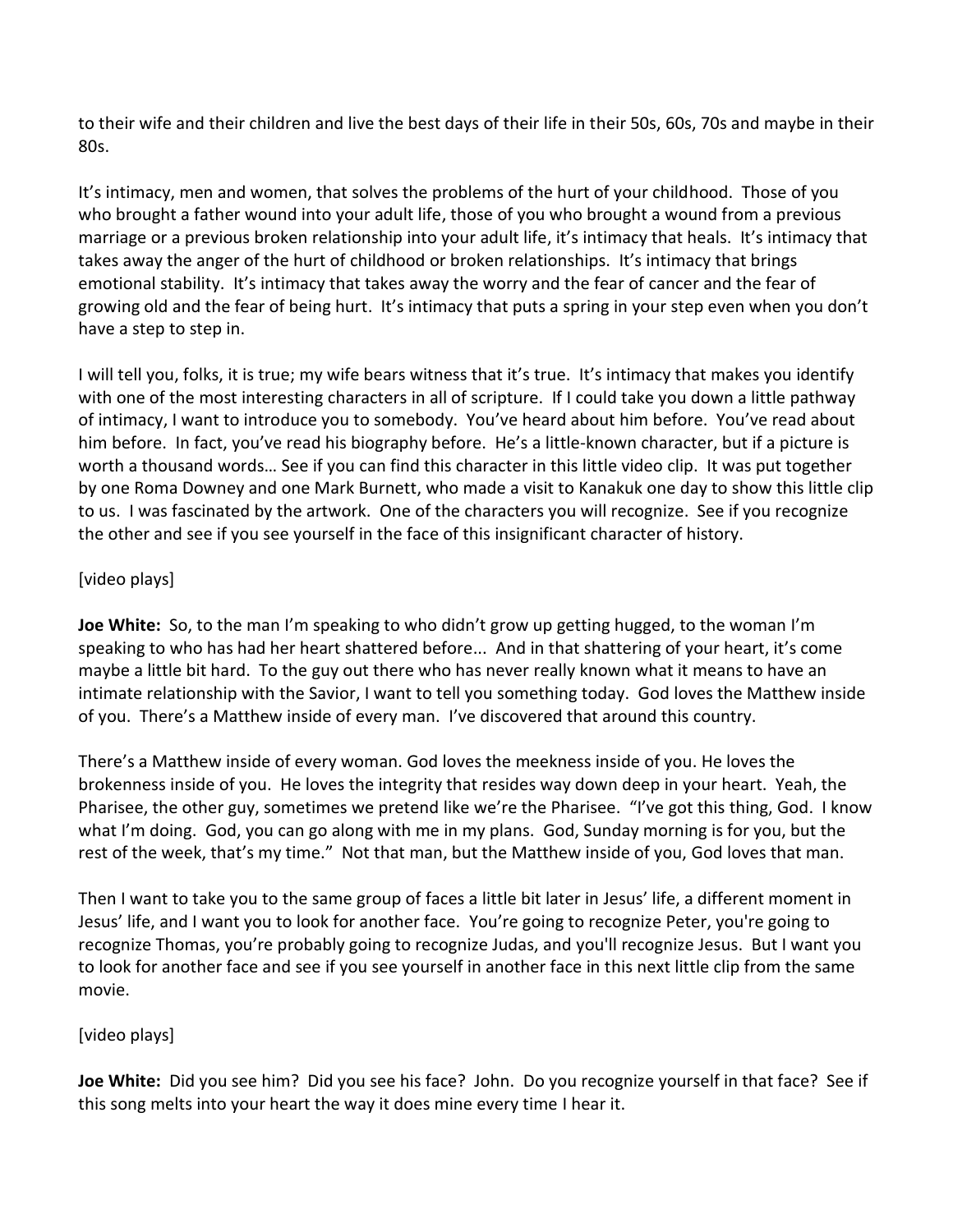Singing – *No one every cared for me like Jesus*.

*If my heart could tell a story If my life would sing a song If I have a testimony If I have anything at all*

*No one ever cared for me like Jesus His faithful hand has held me all this way And when I'm old and grey And all my days are numbered on the earth Let it be known in you alone My joy was found Oh my joy, my joy*

*Let my children tell their children Let this be their memory That all my treasure was in heaven And you were everything to me*

*No one ever cared for me like Jesus His faithful hand has held me all this way And when I'm old and grey And all my days are numbered on the earth Let it be known in you alone My joy was found I've found my joy*

*I'm still in love Your still enough for me Still all I want Your still my everything I'm still in love Your still enough for me Still all I want Your still my everything*

*No one ever cared for me like Jesus His faithful hand has held me all this way And when I'm old and grey And all my days are numbered on the earth Let it be known in you alone My joy was found*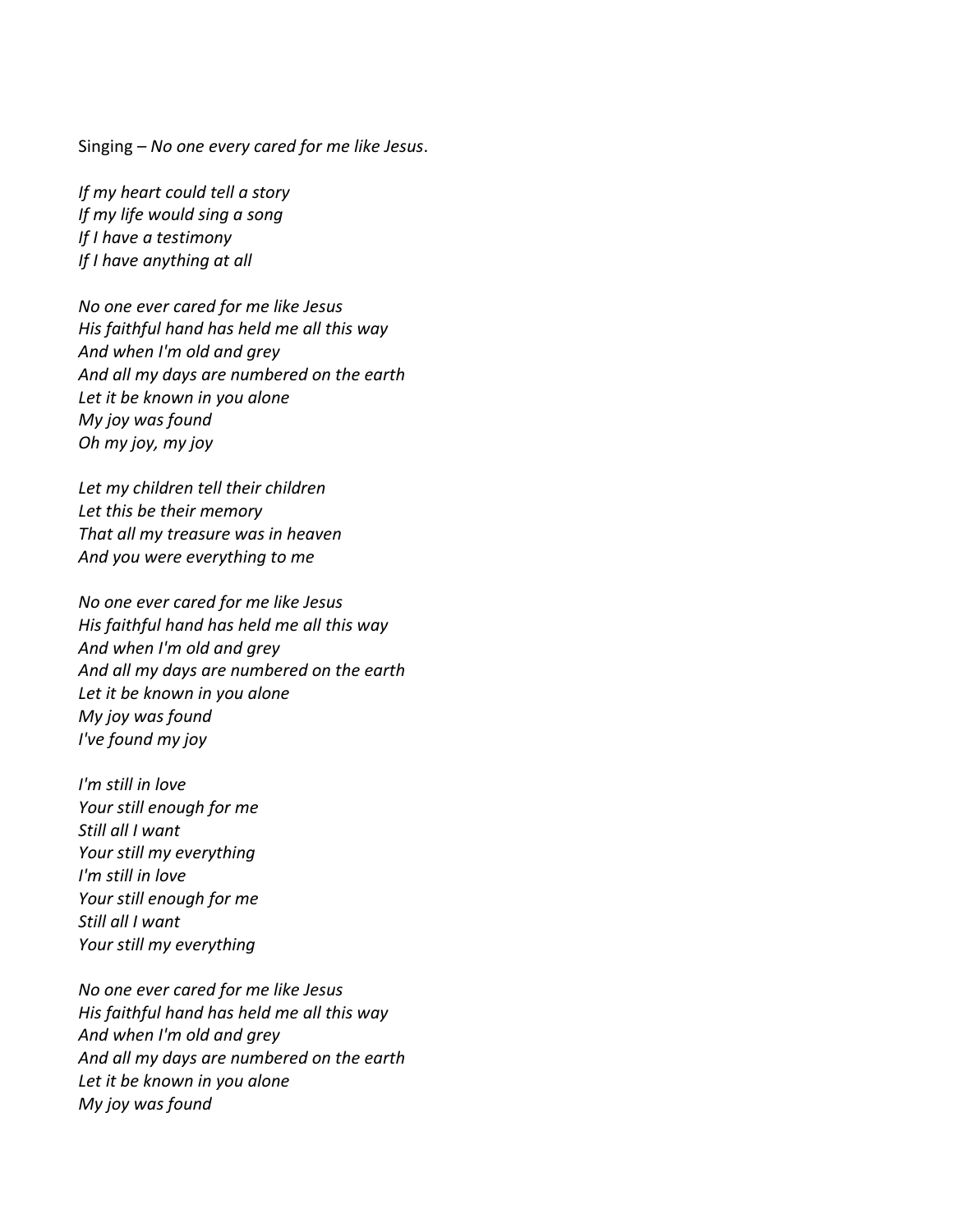**Joe White:** Have you ever wondered why Jesus came when crucifixions were the way for capitol punishment? Have you ever wondered why he didn't come when electrical chairs were more in style, and gas chambers and lethal injections weren't maybe a quicker way out? I was thinking about that this week. I was thinking about those eyes on the cross. I may be wrong on this, men and women, but I believe at least part of the reason why Jesus came when crosses where in style was so he could see you in your hour of greatest need. So he could meet you in your quest for purity, when you pray for repentance at night before you go to bed some nights after yet one more in the string of failures, if you're like me. So that he could rescue you when you dog paddle in the puddle of deepest tears that surround you. So he could join you and your need for a Savior. So he could feel you in your quest for intimacy.

I believe that's why when Jesus was with his best friends and he filled the cup, he could say, "This cup is the new covenant, my blood." And he could see himself the next day with blood streaming out the side of his chest and his wrists and his ankles and his brow and his shredded body. I believe it was the cross where he could say, "Tomorrow, they are going to do this to me." I believe it was on the cross, like Mike Singletary and the championship, where he could realize, I haven't broken bread with my dad. Or, like the young college girl I talked to this week who found her walk with Christ when she forgave her dad for leaving her when she was a little girl and never being there for her.

When Jesus broke the bread, he could enter this sanctuary this morning, if you will, as you and I break the bread, as you and I partake of his spilled blood. You know what, folks, as we go through this ceremony, if you will, everyone got a little piece of black paper. I thought about it this morning and I was reminded about this by a friend of mine out on the east coast one time. He talked about the veil. He talked about what it meant when Christ's body was broken and when Hebrews 10 picks up on it and it says, "We enter through the veil that is flesh."

What it's saying, men and women, is when his flesh was torn… (the veil is probably one of the most incredible, theological statements in all of the Bible that the veil into the Holy of Holies was torn as his flesh was torn) …instead of the priest, once a year, walking around the veil, into the Holy of Holies, to fellowship with God and to place the blood of the lamb on the Mercy Seat of God to forgive the sins of the people for a year, that the veil would be torn from top to bottom, so that we this morning – incredible thought –not as another church ceremony, not just visiting with the idea of communion, but being a part of the family. Not just a church moment, but a moment of intimacy for our lives.

Some of us probably the first time we ever, through the covenant meal, entered into relationship at the Last Supper. So, we gave you this little piece of black paper. So, before we take this meal together this morning, I just want you to think about it for just a second. And I want you to have a moment with God. I want this to be an experience, not a ceremony. Behind the veil, it costs you nothing. Behind the veil, it's safe. Behind the veil, it's just another Sunday morning. But through the veil, it costs you everything. Through the veil, it pays you everything. Through the veil, instead of religion, it's relationship. Through the veil, a walk of intimacy begins.